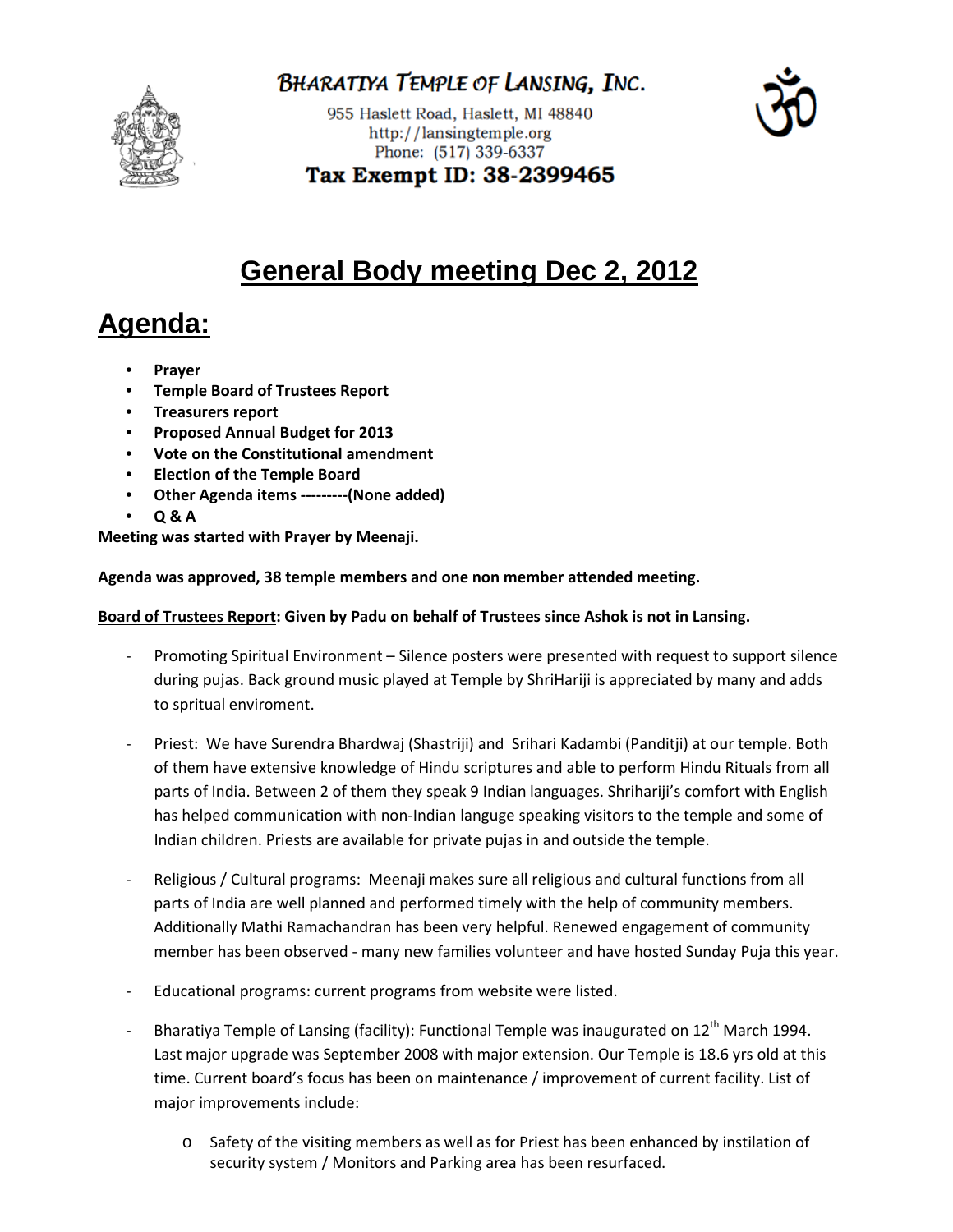- o Improved Audio system has been installed at first level with many positive comments by the members during fall programs. Basement instilation of independent complete systems is still in progress. Audio room will be locked and both preist as well as few members will be able to help manage audio system.
- o Repair of both priest homes
- o Repair of the damage from auto accident
- o Repair of the Temple roof water leakage Planned in spring after 3 estimates.
- o Maintenance agreements have been either updated or obtained.
- o Other repairs: Furnace, Refrigerator, Elevator, class room
- o Pest control, Environmental friendly, Energy saver project, Sanctum milk smell etc

#### **Treasurers report / Proposed Annual Budget for 2013:** Given by Madanji

- Current total Bank Balance is \$100,670.46
- Total Mortgage Balance for Temple is \$569,289.23
- Priest Contracts have been consolidated and signed by both preist.
- Total Income this year has been \$ 255K versus \$ 181K last year (40.7% change). Additionally this year we still have pending pledges of \$75K -\$80 K so far. Different income sorces of 2011 and 2012 were presented in the slide.
- Major expances were also shared with total of \$135K during 2012 versus \$148K during 2011 (- 9.2%). 2012 expences include 3 major projects.
- Financial unaudited report of 2011 was distributed. Ashok has assigned two members to audit. Motion for approval was moved by Dr. S. Gupta and seconded by Dr. Gossain. Questions were answered by Madanji. Motion was approved by all.
- Qestions: Dr. Mohan suggested increasing payment towards mortgage. It will be reviewed at the end of year when budget is finalized. Veena suggested to consider enviromental features with roof repair. We will look into this aspect as board is already tuned to be enviromentally friendly concepts.
- 2013 buget of \$240K was proposed by Madanji, motion was moved by Dr. S. Gupta, passed unianimously.

#### **Proposed Amendments to The Constitution of Bharatiya Temple of Lansing:**

Madanji provided clarification or intent of the amendment to the distributed amendments:

 Section 4-Future Acquisition or Construction of New or Used Capital improvement Assets **Clarification**: --------This amendment (1) Section 4 "Future acquisition or construction of new or used capital improvement assets" shall not apply to repair and maintenance of the current existing Temple building structures however this section will apply to all new additions to the temple.

**Ved Agarwal** reported results of the amendment votes. 102 members voted YES and 10 voted NO. Clarification was approved by the members present and results were approved unianimously (motion moved by Dr. S. Gupta).

#### **Election of the Temple Board:** *Ved Gossain*

- 1. **Ramesh Dedhia**
- 2. **Vani Avula**
- 3. **Mathi Ramchandran**
- 4. **Sarla Masti**

First three members are current board members and eligible for reelection. Sarla Masti is joing as a new member. We will not have election with slate of 4 members for 4 positions. Members were invited to introduce themselves. Sarla Masti was welcomed and she gave breif introductary remarks and her desire to support new members in town since she had appreciated spport when she had moved in town.